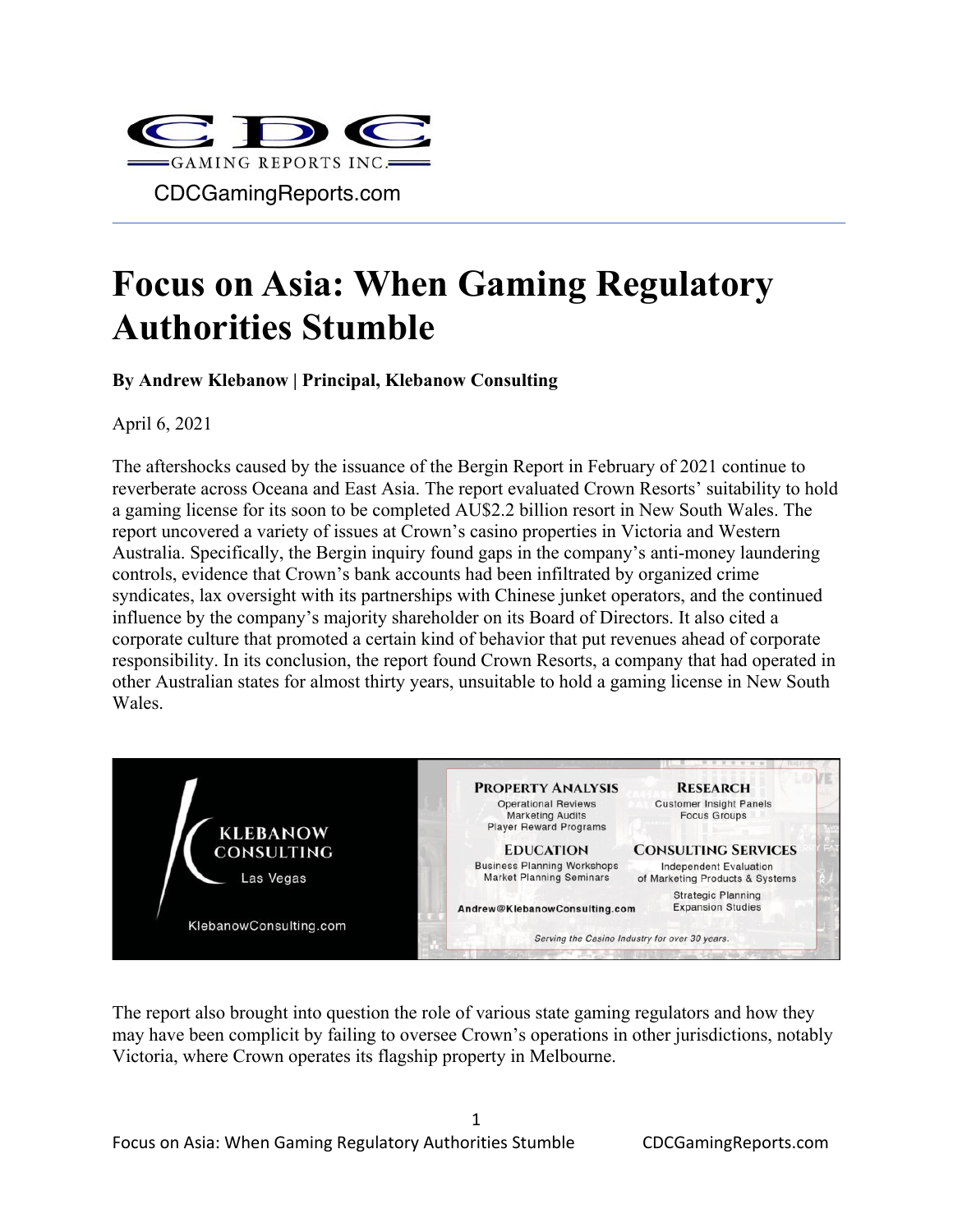Gambling policy in Australia has traditionally been the responsibility of the states rather than the Commonwealth. State and territorial governments regulate gambling services such as casinos, slot machines and racing, and rely heavily on the ensuing tax revenue that they generate. Each of the eight states and territories with gaming have their own regulatory agencies. For example, the Victorian Commission for Gambling and Liquor Regulation oversees gaming in Victoria, including Crown's flagship casino; the Office of Liquor, Gaming and Racing provides oversight of casinos in Queensland, including those in Brisbane, Gold Coast and Cairns; and the New South Wales Office of Liquor, Gaming and Racing oversees gaming regulation in that state, including the casinos in Sydney. This model is similar to that found in the United States, where state and tribal gaming authorities oversee casinos within their geographic jurisdictions. With the growth of online gaming, the Commonwealth is only now taking a more active role in regulation.

Like the United States, regulatory oversight in Australia was long perceived as robust. However, as states in Australia grew to rely more and more on the tax revenues that their casinos generated, some authorities paid more attention to the *amount* of gaming tax revenue that was generated than *how* it was generated. Also, the relationships between casino boards of directors, politicians and regulators grew closer. This allowed some casino operators to take a more aggressive approach to player acquisition without being questioned. Some casinos came to rely on Chinese junket promoters to bring high-worth gamers to their casinos. Those junket promoters were not required to undergo the same level of probity that casinos employees had to go through.

## **The 2016 Incident**

While the Bergin Report revealed systemic problems with Crown's internal controls and lax regulatory oversight in other jurisdictions where Crown operated, it was preceded by an incident in 2016 that revealed a fundamental problem with the company's corporate culture and one that should have alerted Victoria's gaming authorities to a larger problem.

Crown had long maintained an office in the Peoples Republic of China (PRC), ostensibly to facilitate travel to its casino in Victoria. It is against the law in the PRC to solicit Chinese citizens to gamble. Organizing a group of more than ten Chinese for gambling trips is illegal, as is any attempt to collect on gambling debts. Employees in this office walked a fine line between facilitation of travel and solicitation to gamble. That line was crossed in October of 2016 when nineteen Crown employees were arrested in PRC, including three high-ranking Crown employees from Australia. They were accused of recruiting Chinese citizens to gamble at their Australian properties. Sixteen employees served time in jail and one senior executive was sentenced to ten months in prison. A total of AU\$1.67 million in fines were paid.

Subsequent to this incident, Crown's Chairman and Chief Executive resigned. VIP turnover, a measure of gross wagering volume, declined by 45% as Crown reduced its marketing efforts in the PRC.

The fact that Crown had maintained an office in China and provided a marketing program that put its employees in harms way should have been a red flag to gaming regulators in Victoria. It spoke not only to a questionable marketing practice, but a corporate culture that put gaming

2